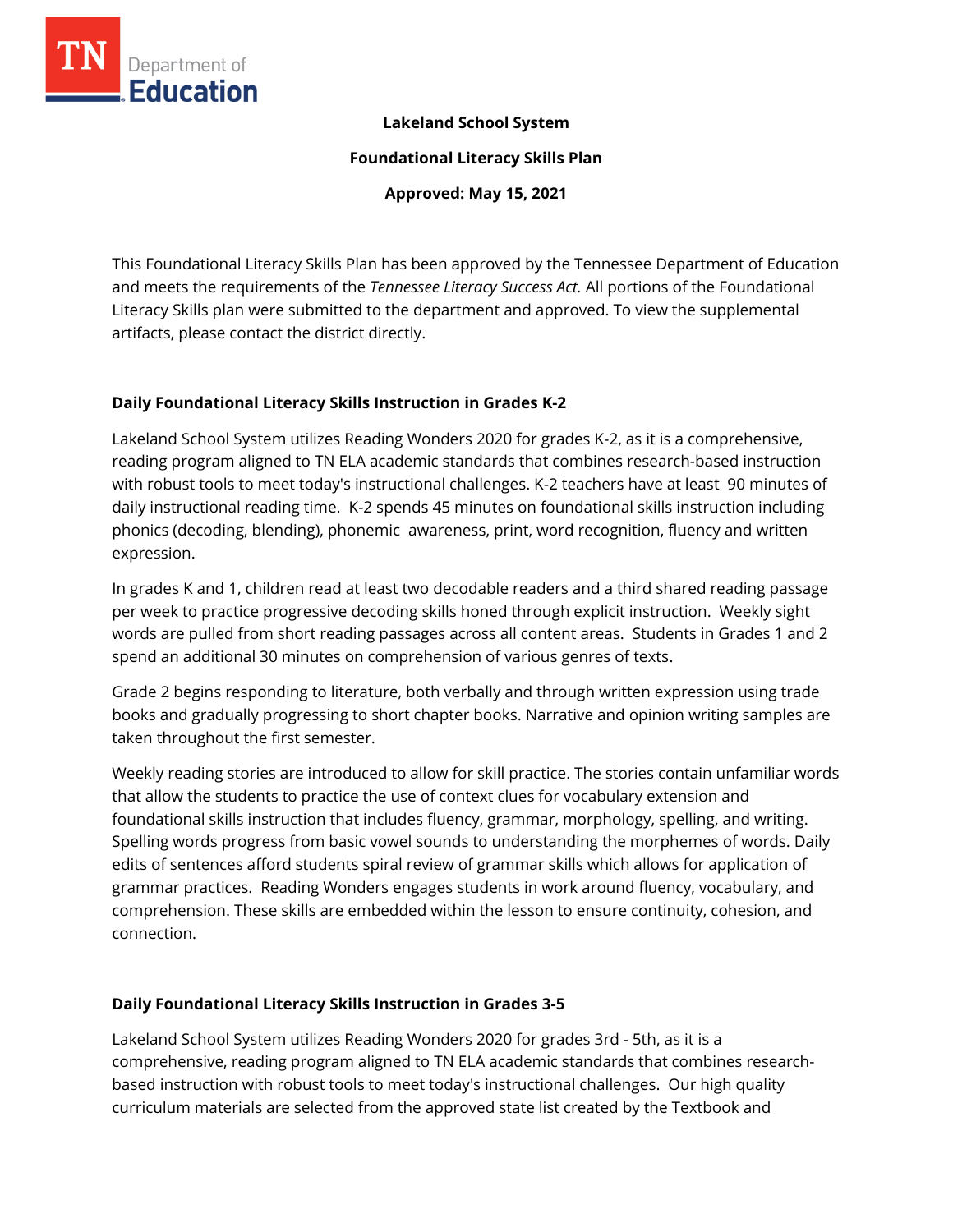Department of Education

Instructional Materials Quality Commission. During our integrated ELA block that meets an evidence-based approach to applying foundational skills within daily lessons, our students receive a total of 90 minutes of ELA instruction. Lakeland students are in cohorts and although the daily schedule allows for flexibility in structure each day, based on student need, all daily instruction includes components for knowledge-building (to build and improve the ability to comprehend complex texts and apply that knowledge as they listen, read, write, think, and speak) for a minimum of 60 minutes per day and foundational skills instruction that includes fluency, grammar, morphology, spelling, and writing for at least 30 minutes per day. Reading Wonders also engages students in work around fluency, vocabulary, and comprehension. Our fluency, vocabulary, and comprehension skills are embedded within the lesson to ensure continuity, cohesion, and connection.

For example, our 5th grade students engage in bi-weekly enriched vocabulary units. This includes using context clues, synonyms, antonyms, analogies, and sentence/story writing, and consistently using journals and writing outlines for each type of writing (narrative, informative, opinion). Our teachers use recordings of novels for word pronunciation and repeated verbal pronunciation of new/academic vocabulary, as well as weekly comprehension and vocabulary checks (based on current texts read and the novel study).

## **Approved Instructional Materials for Grades K-2**

McGraw Hill - K-5 Wonders

## **Approved Instructional Materials for Grades 3-5**

McGraw Hill - K-5 Wonders

# **Universal Reading Screener for Grades K-5. This screener complies with RTI<sup>2</sup>and Say Dyslexia requirements.**

Lakeland School System utilizes EasyCBM as our universal reading screener.

## **Intervention Structure and Supports**

LSS administers the EasyCBM universal screener three times per year to identify students with a significant reading deficiency or those "at-risk" for a significant reading deficiency. The school data team meets to analyze the universal screener data to identify students scoring below the 25th percentile. Students demonstrating reading deficiencies or "at risk" are referred for further data analysis to develop a data-driven intervention plan. Additional survey level/drill down assessments are given to identify reading deficits and determine if a student exhibits characteristics of dyslexia. When necessary, additional assessments are provided and teacher input about student performance is considered.

The school data team meets to analyze the screener data, attendance data, behavior/RTI2B data and teacher input surveys to develop student intervention plans.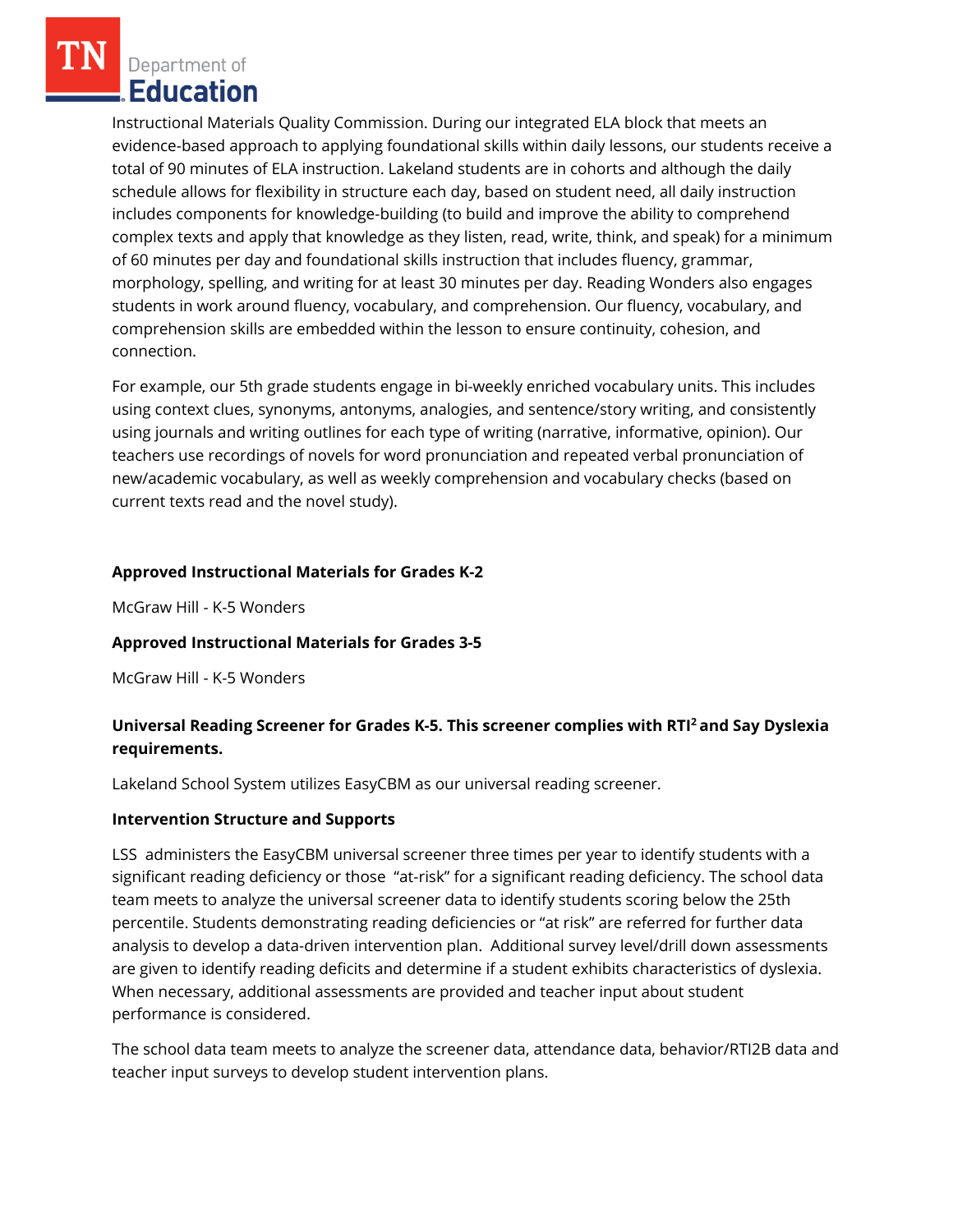Department of Education

Interventions are aligned to the students' deficits and skills are taught explicitly using a multisensory approach. Students receive daily, small-group intervention for a minimum 45 minutes in their area of greatest deficit. Programs and strategies utilized for tiered intervention include SPIRE, Making Connections, Orton Gillingham lessons, Bridges, repeated reading, nonsense words, Great Leaps, Read Works, Moby Max Reading Literature Skills, NewsELA, Reading Wonders Remediation,, Fountas and Pinnell Leveled Literacy Intervention, Go Math, Aleks Math, Prodigy and Bridges.

Students who demonstrate the characteristics of dyslexia receive intensive intervention using programs in accordance with the requirements of the Say Dyslexia Law. LSS notifies families of specific characteristics the student is exhibiting and the characteristics of dyslexia. The parent letters include links to information and resources for dyslexia, along with home support and instructional strategies for making the school to home connection around foundational literacy skills, such as phonemic awareness, phonics, etc.

The district utilizes EasyCBM to monitor progress of tiered interventions. All students participating in RTI2 are progress monitored weekly or bi-weekly depending upon the tier of instruction outlined in the intervention plan. The District level RTI team meets at least once per nine-week period and communicates regularly.

School level data teams meet every 4.5 weeks to evaluate the intervention plans. During data team meetings, student attendance data, RTI2/behavior data, fidelity monitoring data, and progress monitoring data is reviewed and a ROI is calculated. If a student is making sufficient progress and is "closing the gap" in the area of identified skill deficit, the team may decide to continue the intervention plan or progress a student to the next skill. For students who are making insufficient progress when comparing the ROI to a typical student, the team will consider changing the intervention materials, provider, and/or the frequency of the interventions prior to changing the tier placement. The data team will continue to employ systematic data analysis to target skill deficits. If high quality Tier III interventions are ineffective, the team will evaluate exclusionary factors that may contribute to the skill deficits and insufficient response to Tier III interventions prior to recommending the student for special education services. The team will also gather teacher input, parent input, and multiple sources of student data including student work samples.

## **Parent Notification Plan/Home Literacy Reports**

Lakeland School System notifies parents in grades K-8 if their child is "at-risk" for or has a significant reading deficiency, evidenced by students scoring below the 25th percentile on the district's universal screener. Initial notification letters are sent three times annually following the administration of the universal screener and are preceded by direct communication with parents by phone or in-person meetings. Students' scores and areas of skill deficit are communicated in parentfriendly language that provides a clear explanation of student needs including the details of an evidenced-based reading intervention plan to systematically close student skill gaps.

Parent communication letters include the evidence-based reading intervention strategies that will be implemented and the amount of time each day the student will receive services.

Parent communication letters include the process for administering the district's universal screener and the criteria used to identify a significant reading deficiency. Parents receive subsequent